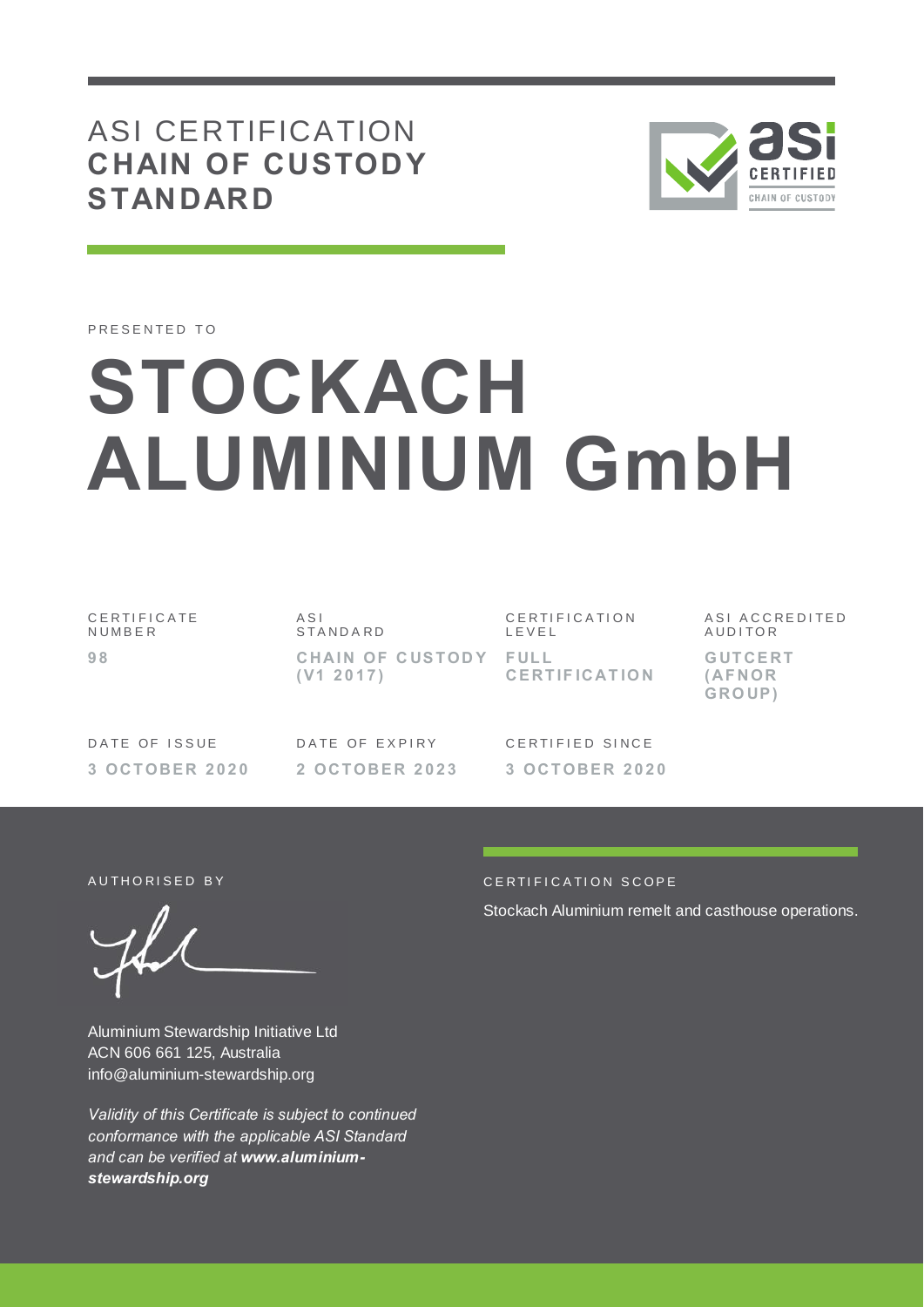# SUMMARY AUDIT REPORT **CHAIN OF CUSTODY STANDARD**

## **OVERVIEW**

| MEMBER NAME                | StockachAlu                                                                                                                                                                                                                                                                                                                                                                                                                                                         |  |  |
|----------------------------|---------------------------------------------------------------------------------------------------------------------------------------------------------------------------------------------------------------------------------------------------------------------------------------------------------------------------------------------------------------------------------------------------------------------------------------------------------------------|--|--|
| ENTITY NAME                | Stockach Aluminium GmbH                                                                                                                                                                                                                                                                                                                                                                                                                                             |  |  |
| CERTIFICATION<br>SCOPE     | Stockach Aluminium remelt and casthouse operations.                                                                                                                                                                                                                                                                                                                                                                                                                 |  |  |
| SUPPLY CHAIN<br>ACTIVITIES | Aluminium Re-melting/Refining<br>Casthouses                                                                                                                                                                                                                                                                                                                                                                                                                         |  |  |
| ASI STANDARD               | Chain of Custody Standard V1<br>٠                                                                                                                                                                                                                                                                                                                                                                                                                                   |  |  |
| AUDIT TYPE                 | <b>First Certification Audit</b>                                                                                                                                                                                                                                                                                                                                                                                                                                    |  |  |
| AUDIT FIRM                 | <b>GUTcert (AFNOR Group)</b>                                                                                                                                                                                                                                                                                                                                                                                                                                        |  |  |
| AUDIT DATE                 | 23. 24 July 2020                                                                                                                                                                                                                                                                                                                                                                                                                                                    |  |  |
| AUDIT REPORT<br>SUBMISSION | 10 September 2020                                                                                                                                                                                                                                                                                                                                                                                                                                                   |  |  |
| AUDIT SCOPE                | Integrated recycling of aluminium scrap (Remelting) and production of rolling<br>slabs (Casthouse)                                                                                                                                                                                                                                                                                                                                                                  |  |  |
|                            | Supply chain activities included in the Audit Scope:                                                                                                                                                                                                                                                                                                                                                                                                                |  |  |
|                            | Aluminium Re-melting/Refining<br>$\bullet$                                                                                                                                                                                                                                                                                                                                                                                                                          |  |  |
|                            | Casthouses                                                                                                                                                                                                                                                                                                                                                                                                                                                          |  |  |
|                            | All relevant Criteria in the ASI Chain of Custody Standard were included in<br>the Audit Scope.                                                                                                                                                                                                                                                                                                                                                                     |  |  |
| AUDIT<br>OUTCOME           | Certification                                                                                                                                                                                                                                                                                                                                                                                                                                                       |  |  |
| AUDIT                      | The Auditors confirm that:                                                                                                                                                                                                                                                                                                                                                                                                                                          |  |  |
| METHODOLOGY<br>DECLARATION | The information provided by the Entity is true and accurate to the best<br>M<br>knowledge of the Auditor(s) preparing this Report.<br>The findings are based on verified Objective Evidence relevant to the<br>M<br>time period for the Audit, traceable and unambiguous.<br>▶ The Audit Scope and Audit methodology are sufficient to establish<br>confidence that the findings are indicative of the performance of the<br>Entity of defined Certification Scope. |  |  |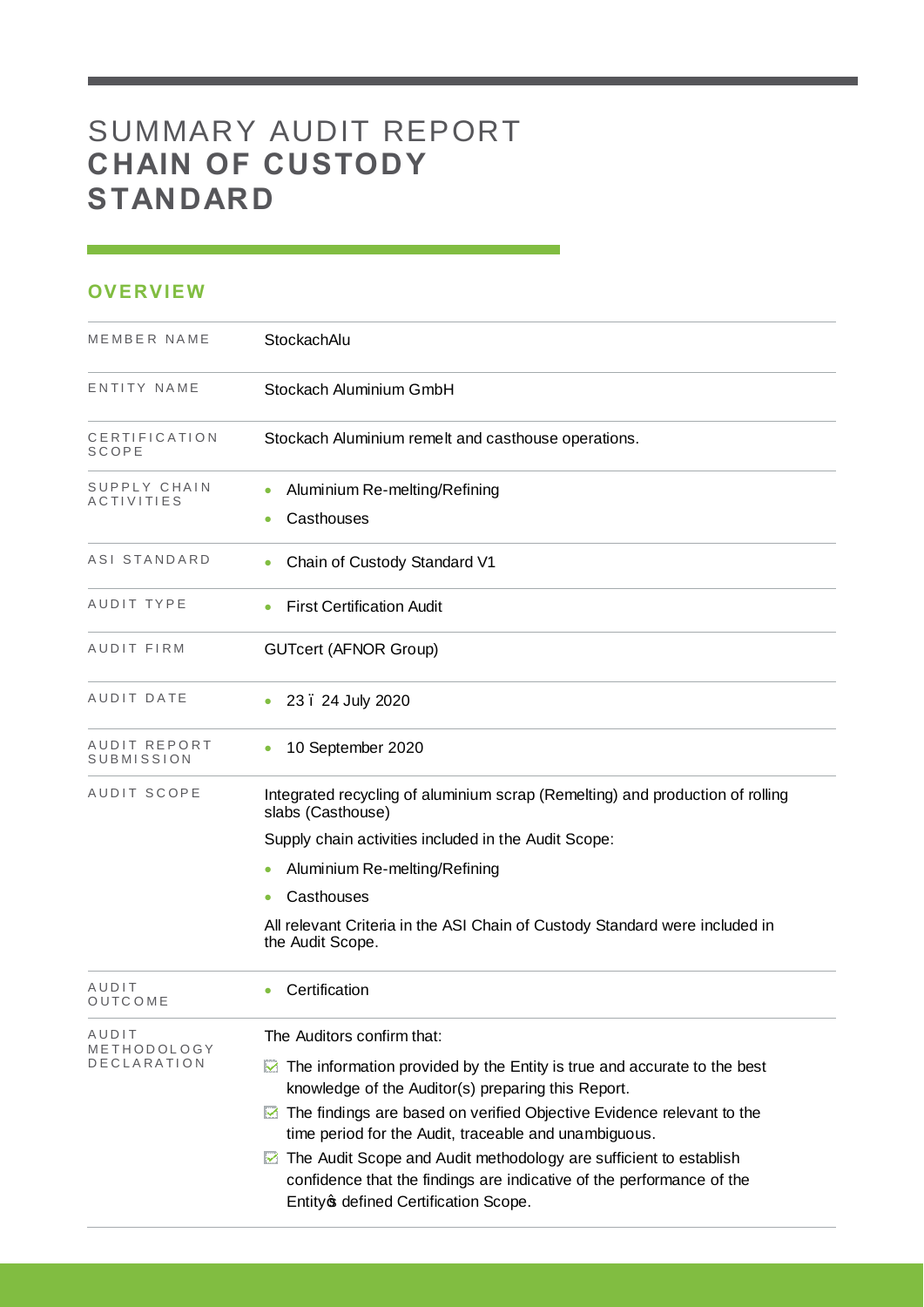|                           | $\boxtimes$ The Auditor(s) have acted in a manner deemed ethical, truthful, accurate<br>professional, independent and objective. |
|---------------------------|----------------------------------------------------------------------------------------------------------------------------------|
| CERTIFICATION<br>PERIOD   | 3 October 2020 . 2 October 2023                                                                                                  |
| NEXT AUDIT<br><b>TYPE</b> | Surveillance Audit                                                                                                               |
| NEXT AUDIT<br>DUE DATE    | 2 October 2021                                                                                                                   |
| CERTIFICATE<br>NUMBER     | 98                                                                                                                               |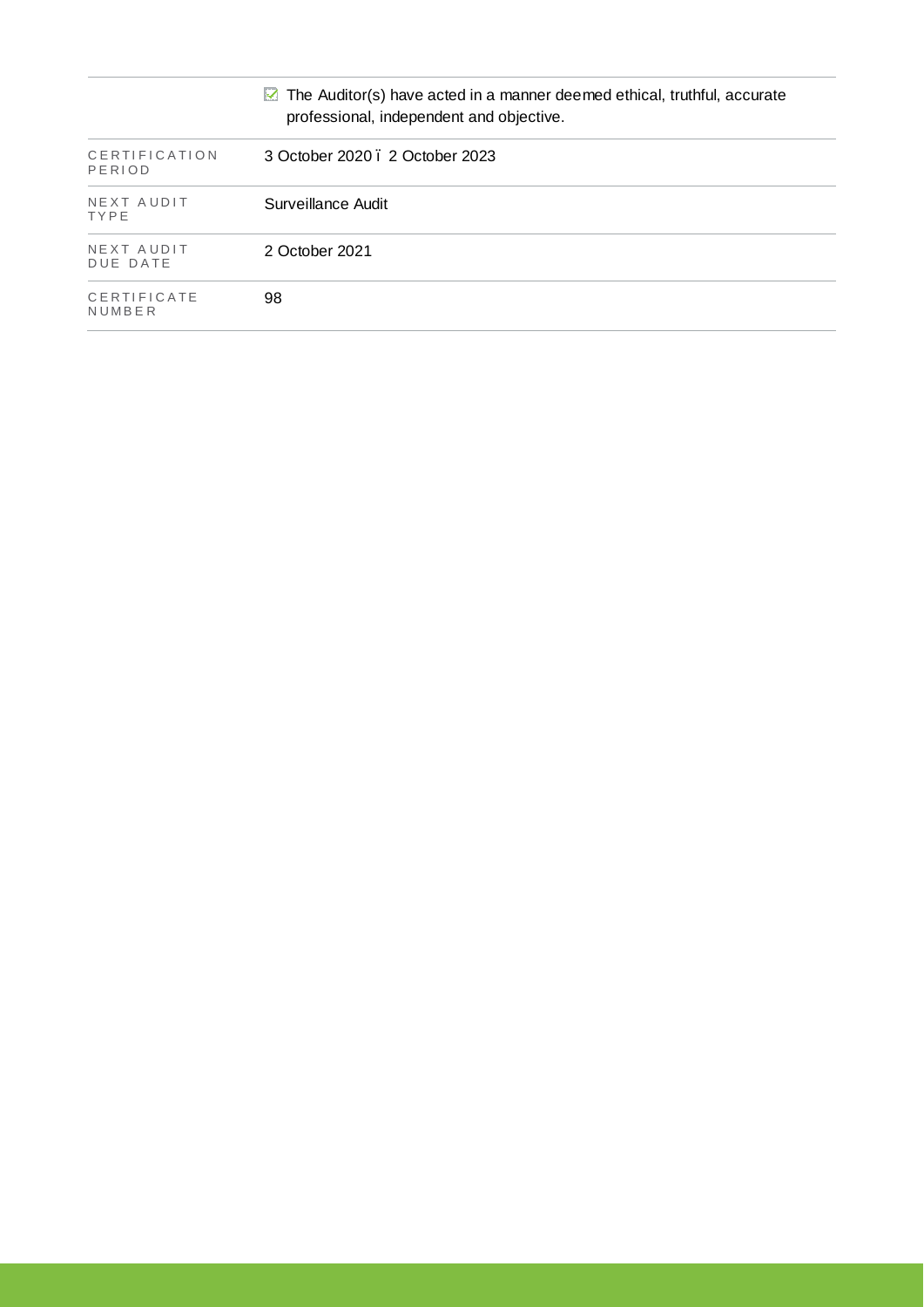## **SUMMARY OF FINDINGS**

| <b>CRITERION</b>                              | <b>RATING</b> | COMMENT                                                                                                                                                                                                                                                                                                                                                                                  |  |
|-----------------------------------------------|---------------|------------------------------------------------------------------------------------------------------------------------------------------------------------------------------------------------------------------------------------------------------------------------------------------------------------------------------------------------------------------------------------------|--|
| MANAGEMENT SYSTEM AND RESPONSIBILITIES        |               |                                                                                                                                                                                                                                                                                                                                                                                          |  |
| 1.1 ASI membership                            | Conformance   | The Entity is an active ASI Member since December<br>2018 (production and transformation group, see<br>https://aluminium-stewardship.org/about-/asi-<br>members/stockachalu/) and has committed to ASIG<br>membership obligations.                                                                                                                                                       |  |
| 1.2 Management system                         | Conformance   | The Entity has established a Management System<br>that addresses all applicable requirements of the ASI<br>CoC Standard. It has implemented relevant Policies,<br>Systems, Procedures and Processes. The<br>Management System includes a robust Material<br>Accounting System based on the Entity's Materials<br>Management System.                                                      |  |
| 1.3 Management system<br>reviews              | Conformance   | The Entity has established a mechanism for the<br>periodic review and update of the Chain of Custody<br>Management System, in line with the other facets of<br>its integrated Management System.                                                                                                                                                                                         |  |
| 1.4 Management<br>representative              | Conformance   | The managing director has taken overall<br>responsibility of the implementation of ASI<br>Standards within the Entity. The specific<br>requirements regarding ASI Chain of Custody are<br>delegated to the specialists within the company<br>(Quality, Sales & Purchasing, Controlling).<br>Roles and responsibilities are defined in writing and<br>are communicated within the Entity. |  |
| 1.5 Training                                  | Conformance   | The Entity has conducted Chain of Custody specific<br>training to relevant personnel and intends to raise<br>awareness of all employees.                                                                                                                                                                                                                                                 |  |
| 1.6 Record keeping                            | Conformance   | The Entity has implemented measures to ensure<br>that up-to-date records covering all applicable<br>requirements of the ASI CoC Standard are<br>maintained and retained for a minimum of five years.<br>Specifics have been defined in a procedure.                                                                                                                                      |  |
| 1.7a Reporting to ASI (Inputs<br>and Outputs) | Conformance   | The provisions of the Entity for Annual Reporting to<br>the ASI Secretariat are suitable and appear to be<br>robust. Reporting will include Input and Output<br>Quantities of CoC Materials over the calendar year.<br>Note: A Report has not yet been issued, as at the<br>time of the Audit, there had been no sourcing of CoC<br>Material by the Entity.                              |  |
| 1.7b Reporting to ASI (Input<br>Percentage)   | Conformance   | The provisions of the Entity for Annual Reporting to<br>the ASI Secretariat are suitable and appear to be<br>robust. Reporting will include Input Percentage/s<br>calculated for the calendar year. Note: A Report has                                                                                                                                                                   |  |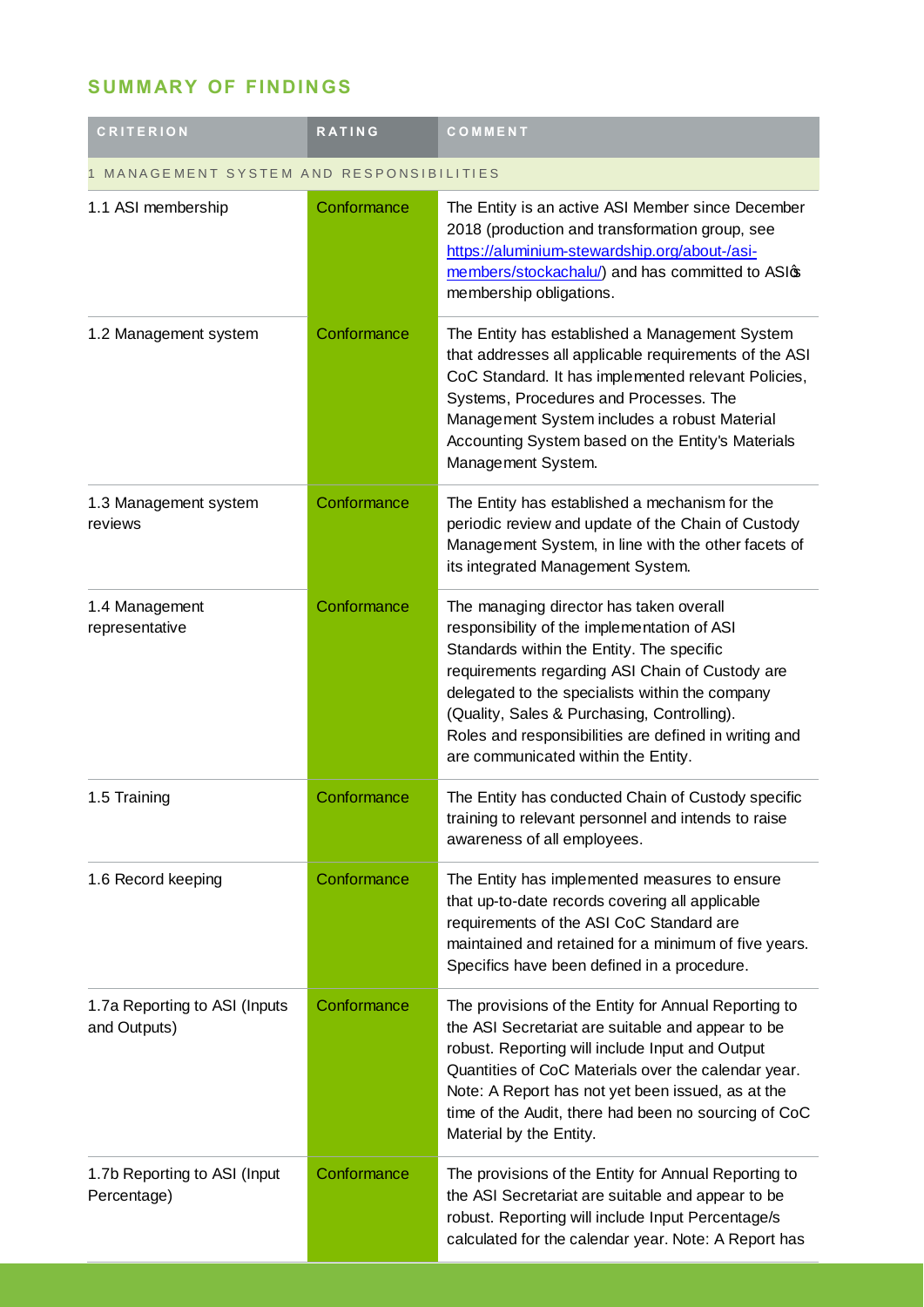| <b>CRITERION</b>                                                 | <b>RATING</b>  | COMMENT                                                                                                                                                                                                                                                                                                                                                                                                                                                                                                        |  |
|------------------------------------------------------------------|----------------|----------------------------------------------------------------------------------------------------------------------------------------------------------------------------------------------------------------------------------------------------------------------------------------------------------------------------------------------------------------------------------------------------------------------------------------------------------------------------------------------------------------|--|
|                                                                  |                | not yet been issued, as at the time of the Audit, there<br>had been no sourcing of CoC Material by the Entity.                                                                                                                                                                                                                                                                                                                                                                                                 |  |
| 1.7c Reporting to ASI (Positive<br>Balance)                      | Conformance    | The provisions of the Entity for Annual Reporting to<br>the ASI Secretariat are suitable and appear to be<br>robust. Reporting will include the maximum Positive<br>Balance in the calendar year carried over to the<br>subsequent Material Accounting Period, if any. Note:<br>A Report has not yet been issued, as at the time of<br>the Audit, there had been no sourcing of CoC<br>Material by the Entity.                                                                                                 |  |
| 1.7d Reporting to ASI (Internal<br>Overdraw)                     | Conformance    | The provisions of the Entity for Annual Reporting to<br>the ASI Secretariat are suitable and appear to be<br>robust. Reporting will include the maximum Internal<br>Overdraw within the calendar year, if any, and the<br>percentage of Input Quantity of CoC Material this<br>represents. Note: A Report has not yet been issued,<br>as at the time of the Audit, there had been no<br>sourcing of CoC Material by the Entity.                                                                                |  |
| 1.7e Reporting to ASI (Eligible<br>Scrap)                        | Conformance    | The provisions of the Entity for Annual Reporting to<br>the ASI Secretariat are suitable and appear to be<br>robust. Reporting will include total Input Quantity of<br>Eligible Scrap, with a breakdown by Post-Consumer<br>Scrap and Pre-Consumer Scrap that is designated<br>as CoC Material supplied directly from a CoC<br>Certified Entity, in the calendar year. Note: A Report<br>has not yet been issued, as at the time of the Audit,<br>there had been no sourcing of CoC Material by the<br>Entity. |  |
| 1.7f Reporting to ASI (ASI<br>Credits from Casthouses)           | Conformance    | The provisions of the Entity for Annual Reporting to<br>the ASI Secretariat are suitable and appear to be<br>robust. Reporting will include quantity of ASI<br>Aluminium allocated to ASI Credits in the calendar<br>year. Note: A Report has not yet been issued, as at<br>the time of the Audit, there had been no sourcing of<br>CoC Material by the Entity.                                                                                                                                                |  |
| 1.7g Reporting to ASI (ASI<br>Credits purchased)                 | Not Applicable | This Criterion of the ASI CoC Standard does not<br>apply to the Entity, as there are no Post-Casthouse<br>activities.                                                                                                                                                                                                                                                                                                                                                                                          |  |
| 2 OUTSOURCING CONTRACTORS                                        |                |                                                                                                                                                                                                                                                                                                                                                                                                                                                                                                                |  |
| 2.1 Outsourcing Contractors in<br><b>CoC Certification Scope</b> | Not Applicable | This Criterion is currently not applicable, as the<br>Entity does not include Outsourcing Contractors<br>within their CoC Certification Scope.                                                                                                                                                                                                                                                                                                                                                                 |  |
| 2.2a Control of CoC Material                                     | Not Applicable | This Criterion is currently not applicable, as the<br>Entity does not include Outsourcing Contractors<br>within their CoC Certification Scope.                                                                                                                                                                                                                                                                                                                                                                 |  |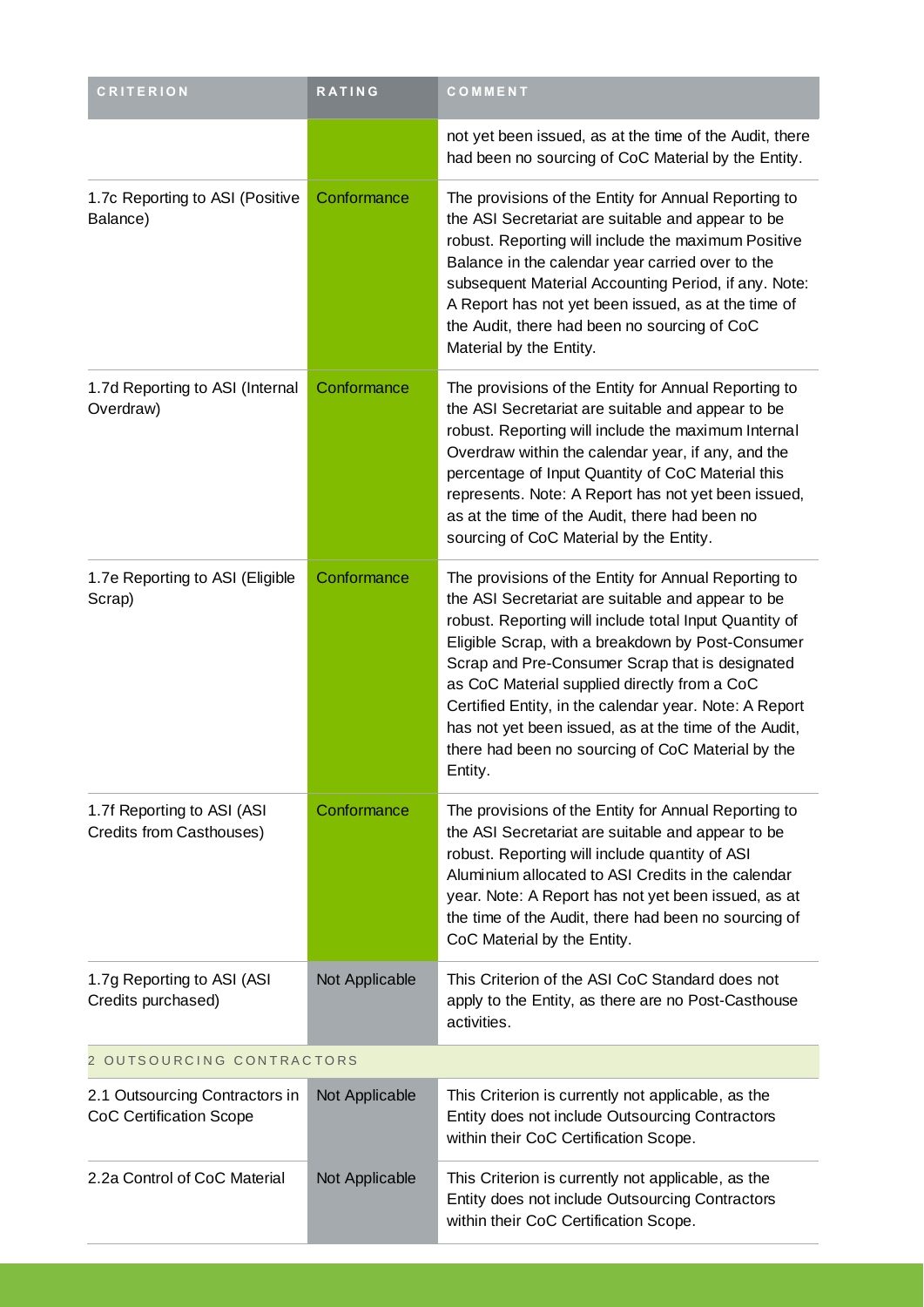| <b>CRITERION</b>                        | <b>RATING</b>  | COMMENT                                                                                                                                        |
|-----------------------------------------|----------------|------------------------------------------------------------------------------------------------------------------------------------------------|
| 2.2b No further outsourcing             | Not Applicable | This Criterion is currently not applicable, as the<br>Entity does not include Outsourcing Contractors<br>within their CoC Certification Scope. |
| 2.2c Risk assessment                    | Not Applicable | This Criterion is currently not applicable, as the<br>Entity does not include Outsourcing Contractors<br>within their CoC Certification Scope. |
| 2.3 Output Quantity                     | Not Applicable | This Criterion is currently not applicable, as the<br>Entity does not include Outsourcing Contractors<br>within their CoC Certification Scope. |
| 2.4 Verification and record-<br>keeping | Not Applicable | This Criterion is currently not applicable, as the<br>Entity does not include Outsourcing Contractors<br>within their CoC Certification Scope. |
| 2.5 Error management                    | Not Applicable | This Criterion is currently not applicable, as the<br>Entity does not include Outsourcing Contractors<br>within their CoC Certification Scope. |

#### 3 PRIMARY ALUMINIUM: CRITERIA FOR ASI BAUXITE, ASI ALUMINA AND ASI LIQUID **METAL**

| 3.1a CoC Certification Scope<br>. Bauxite Mining        | Not Applicable | This Criterion is not applicable to the Entity of<br>Certification Scope. |
|---------------------------------------------------------|----------------|---------------------------------------------------------------------------|
| 3.1b ASI Performance<br>Standard . Bauxite Mining       | Not Applicable | This Criterion is not applicable to the Entity of<br>Certification Scope. |
| 3.2a CoC Certification Scope<br>. Alumina Refining      | Not Applicable | This Criterion is not applicable to the Entity of<br>Certification Scope. |
| 3.2b ASI Performance<br>Standard. Alumina Refining      | Not Applicable | This Criterion is not applicable to the Entity of<br>Certification Scope. |
| 3.3a CoC Certification Scope<br>. Aluminium Smelting    | Not Applicable | This Criterion is not applicable to the Entity of<br>Certification Scope. |
| 3.3b ASI Performance<br>Standard, Aluminium<br>Smelting | Not Applicable | This Criterion is not applicable to the Entity of<br>Certification Scope. |

### 4 RECYCLED ALUMINIUM: CRITERIA FOR ELIGIBLE SCRAP AND ASI LIQUID METAL

the control of the control of the

| 4.1a CoC Certification Scope<br>. Aluminium Re-<br>Melting/Refining  | Conformance | By design (the Entity has an integrated re-melting<br>and casting Process) it is ensured that ASI Liquid<br>Metal is only produced in Compliance with this<br>Criterion (4.1). |
|----------------------------------------------------------------------|-------------|--------------------------------------------------------------------------------------------------------------------------------------------------------------------------------|
| 4.1b ASI Performance<br>Standard . Aluminium Re-<br>Melting/Refining | Conformance | By design (the Entity has an integrated re-melting<br>and casting Process) it is ensured that ASI Liquid<br>Metal is only produced in Compliance with this<br>Criterion (4.1). |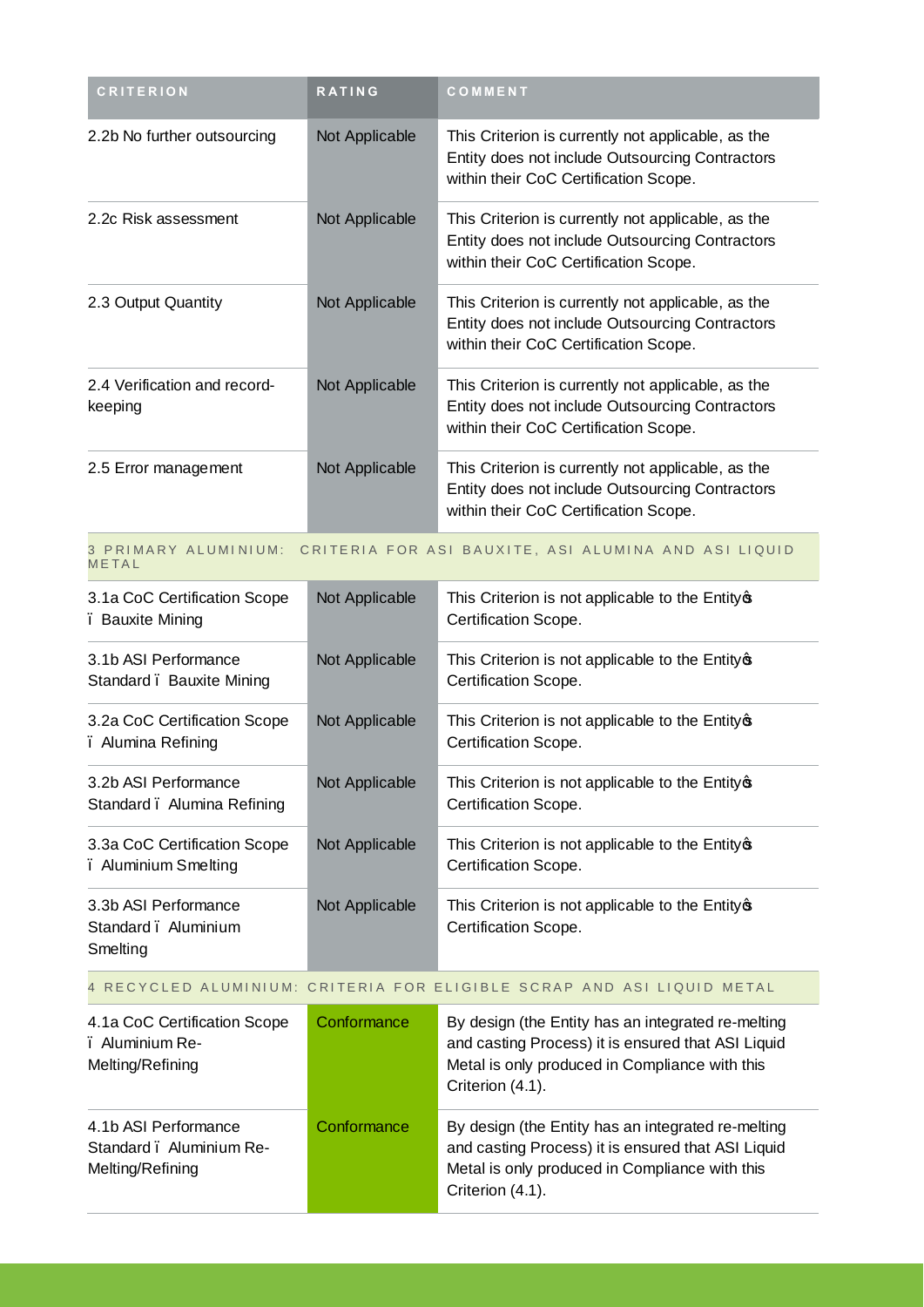| <b>CRITERION</b>                                  | <b>RATING</b>  | COMMENT                                                                                                                                                                                                                                                                                                                                                                                                                                                                                |
|---------------------------------------------------|----------------|----------------------------------------------------------------------------------------------------------------------------------------------------------------------------------------------------------------------------------------------------------------------------------------------------------------------------------------------------------------------------------------------------------------------------------------------------------------------------------------|
| 4.2a Pre-Consumer Scrap and<br><b>Dross</b>       | Conformance    | The Entity has established Procedures and<br>Processes to verify Pre-Consumer Scrap and Dross,<br>as designated CoC Material. Internally generated<br>Dross and scrap will be re-fed into the production.<br>These quantities are also reflected in the Entity's<br>Mass Balance System.                                                                                                                                                                                               |
| 4.2b Post-Consumer Scrap                          | Conformance    | Post-Consumer Scrap is only accounted for as<br>Eligible Scrap if the Due Diligence assessment<br>confirmed an acceptable risk level.                                                                                                                                                                                                                                                                                                                                                  |
| 4.3a Supplier records                             | Conformance    | The Entity has a robust Process in place to gather<br>and verify information about recyclable scrap<br>suppliers. The information can be easily retrieved in<br>the Entity's accounting system.                                                                                                                                                                                                                                                                                        |
| 4.3b Cash payments                                | Conformance    | The company does not make any payment in cash<br>as of 14.02.2019 as confirmed by the ledger.                                                                                                                                                                                                                                                                                                                                                                                          |
| 5 CASTHOUSES: CRITERIA FOR ASI ALUMINIUM          |                |                                                                                                                                                                                                                                                                                                                                                                                                                                                                                        |
| 5.1a CoC Certification Scope<br>. Casthouses      | Conformance    | The Entity's Casthouse is within the CoC<br>Certification Scope, which is defined as Stockach<br>Aluminium GmbH with its activities "Integrated<br>recycling of aluminium scrap (Re-melting) and<br>production of rolling slabs (Casthouse)".                                                                                                                                                                                                                                          |
| 5.1b ASI Performance<br>Standard . Casthouses     | Conformance    | The Entity has achieved Certification against the ASI<br>Performance Standard, as is shown on the ASI<br>Website: https://aluminium-stewardship.org/about-<br>ASI/ASI-members/stockachalu/. The Certification<br>Scope is "Integrated recycling of aluminium scrap<br>(Re-melting) and production of rolling slabs<br>(Casthouse)".                                                                                                                                                    |
| 5.2 Casthouse Products                            | Conformance    | The Entity's Material Accounting System is designed<br>to ensure that all input as well as output of CoC<br>Material is identified by unique identification<br>numbers. These numbers are traceable within the<br>Entity's IT-System. All Output Quantity of ASI CoC<br>Material can be linked to the Input Quantity of CoC<br>Material for a given Material Accounting Period. ASI<br>Aluminium will be stamped with a unique batch<br>number, and physically marked as CoC Material. |
| 6 POST-CASTHOUSE: CRITERIA FOR ASI ALUMINIUM      |                |                                                                                                                                                                                                                                                                                                                                                                                                                                                                                        |
| 6.1a CoC Certification Scope<br>. Post-Casthouse  | Not Applicable | This Criterion is not applicable to the Entity of<br>Certification Scope.                                                                                                                                                                                                                                                                                                                                                                                                              |
| 6.1b ASI Performance<br>Standard . Post-Casthouse | Not Applicable | This Criterion is not applicable to the Entity of<br>Certification Scope.                                                                                                                                                                                                                                                                                                                                                                                                              |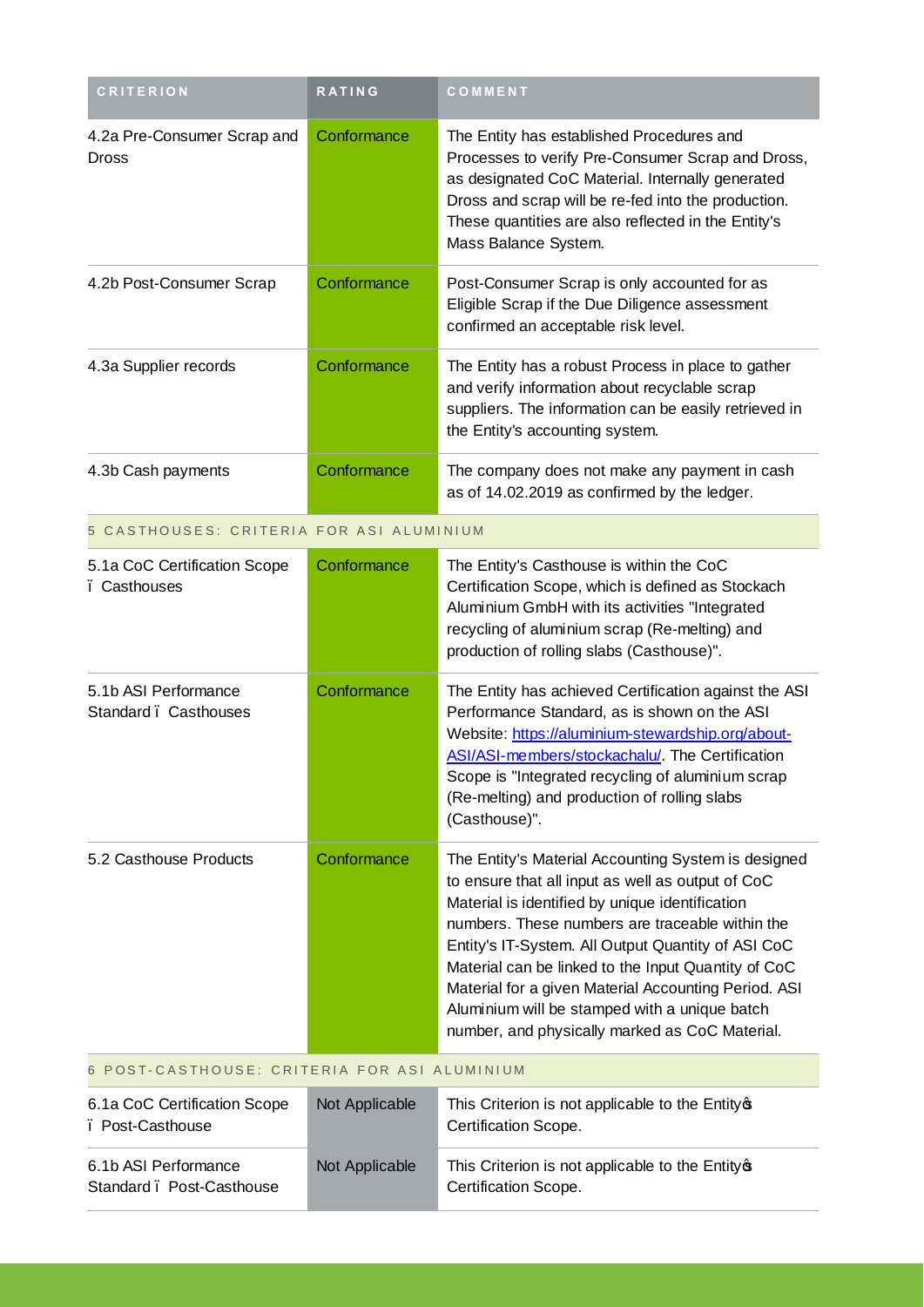| <b>CRITERION</b>                                                               | <b>RATING</b>  | COMMENT                                                                                                                                                                                                                                                                                                                                                                                                                                        |
|--------------------------------------------------------------------------------|----------------|------------------------------------------------------------------------------------------------------------------------------------------------------------------------------------------------------------------------------------------------------------------------------------------------------------------------------------------------------------------------------------------------------------------------------------------------|
| 6.1c Sourcing ASI Aluminium                                                    | Not Applicable | This Criterion is not applicable to the Entity of<br>Certification Scope.                                                                                                                                                                                                                                                                                                                                                                      |
|                                                                                |                | 7 DUE DILIGENCE FOR NON-COC INPUTS AND RECYCLABLE SCRAP MATERIAL                                                                                                                                                                                                                                                                                                                                                                               |
| 7.1a Responsible sourcing<br>policy (anti-corruption)                          | Conformance    | The Entity has issued and communicated a supplier<br>Code of Conduct<br>(https://www.stockachalu.com/app/download/760365<br>4181/Lieferanten+Verhaltenskodex.pdf?t=15955190<br>58) and also a Responsible Sourcing Policy<br>(available on the Entity's s website:<br>https://www.stockachalu.com/app/download/772924<br>5581/Nachhaltige+Einkaufspolitik+StockachAlu+202<br>$0.$ pdf?t=1595519122.<br>Both documents address Anti-Corruption. |
| 7.1b Responsible sourcing<br>policy (responsible sourcing)                     | Conformance    | The Entity has issued and communicated a supplier<br>Code of Conduct<br>(https://www.stockachalu.com/app/download/760365<br>4181/Lieferanten+Verhaltenskodex.pdf?t=15955190<br>58) and a 'Responsible Sourcing<br>Policy'(https://www.stockachalu.com/app/download/7<br>729245581/Nachhaltige+Einkaufspolitik+StockachAl<br>u+2020.pdf?t=1595585928) in line with Criterion 2.4<br>(Responsible Sourcing) of the ASI Performance<br>Standard.  |
| 7.1c Responsible sourcing<br>policy (human rights due<br>diligence)            | Conformance    | The Entity has issued and communicated a<br>'resonsible sourcing poliy'<br>(https://www.stockachalu.com/app/download/772924<br>5581/Nachhaltige+Einkaufspolitik+StockachAlu+202<br>$0.$ pdf?t=1595585928).<br>This Policy addresses Criterion 9.1 (Human Rights<br>Due Diligence) of the ASI Performance Standard.                                                                                                                             |
| 7.1d Responsible sourcing<br>policy (conflict affected and<br>high risk areas) | Conformance    | The Entity has issued and communicated a<br>'resonsible sourcing poliy'<br>(https://www.stockachalu.com/app/download/772924<br>5581/Nachhaltige+Einkaufspolitik+StockachAlu+202<br>$0.$ pdf?t=1595585928).<br>This Policy addresses Criterion 9.9 (Conflict-Affected<br>and High-Risk Areas) of the ASI Performance<br>Standard.                                                                                                               |
| 7.2 Risk assessment                                                            | Conformance    | The Entity has established a Due Diligence Process<br>to identify and evaluate risks in the supply chain.<br>Risk levels of relevant suppliers are rated as low or<br>acceptable.                                                                                                                                                                                                                                                              |
| 7.3 Complaints mechanism                                                       | Conformance    | The Entity has a system in place to receive and<br>handle feedback, including complaints and<br>grievances of Stakeholders. This mechanism is in<br>accordance with Criterion 3.2 of the ASI                                                                                                                                                                                                                                                   |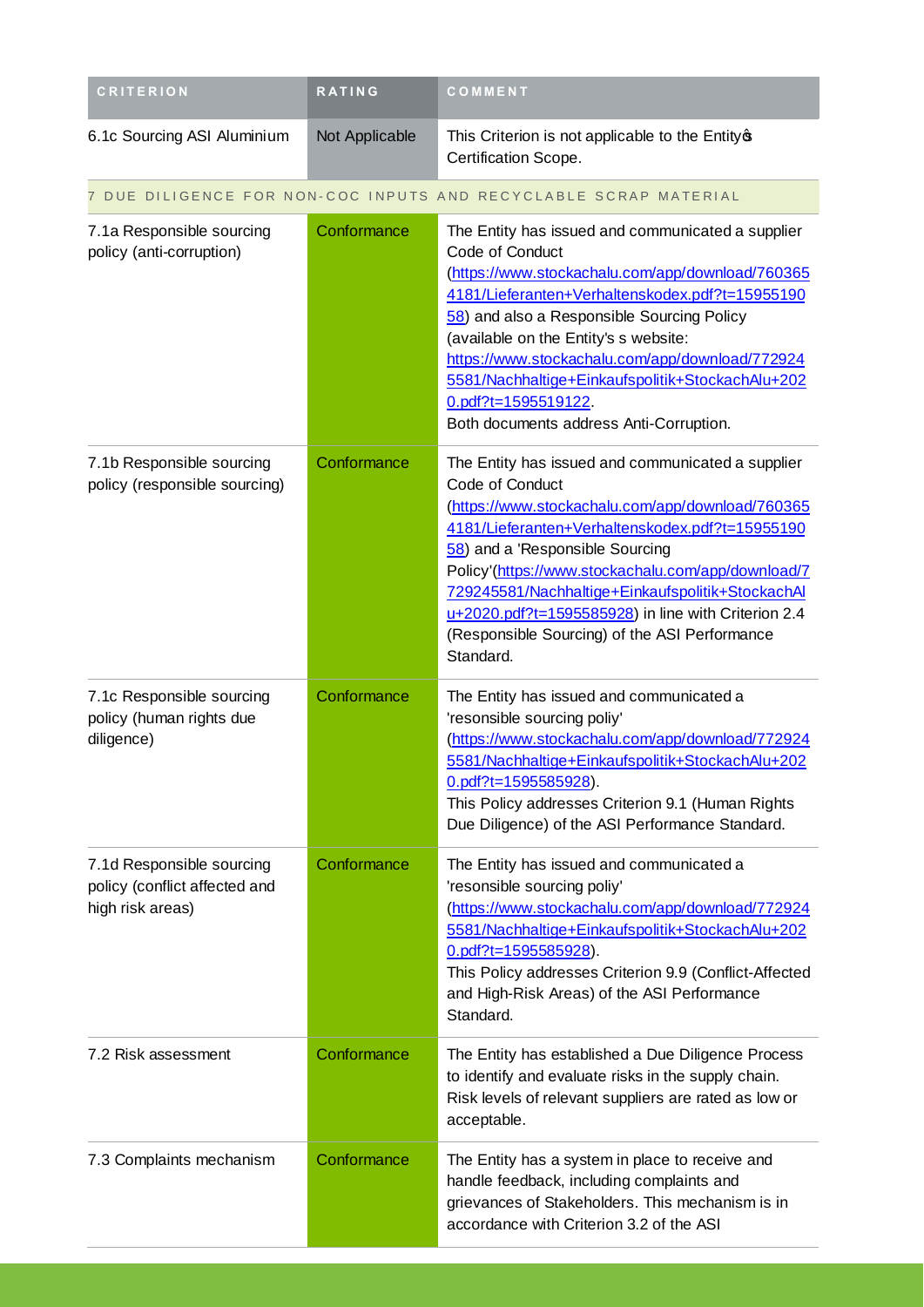| <b>CRITERION</b>                                               | RATING         | COMMENT                                                                                                                                                                                                                                                                                                                                                                                |
|----------------------------------------------------------------|----------------|----------------------------------------------------------------------------------------------------------------------------------------------------------------------------------------------------------------------------------------------------------------------------------------------------------------------------------------------------------------------------------------|
|                                                                |                | Performance Standard.<br>To ease the communication, a dedicated email-<br>address has been established where Stakeholders<br>can direct their concerns:<br>Compliance@stockachalu.com                                                                                                                                                                                                  |
| 8 MASS BALANCE SYSTEM:                                         |                | COC MATERIAL AND ASI ALUMINIUM                                                                                                                                                                                                                                                                                                                                                         |
| 8.1 Material Accounting<br>System                              | Conformance    | The Entityos Management System includes a<br>Material Accounting System that records Input<br>Quantity and Output Quantity of CoC Material and<br>Non-CoC Material, by mass. The Material<br>Accounting System is based in the Entity's IT<br>System.                                                                                                                                  |
| 8.2a Post-Consumer Scrap                                       | Conformance    | The Entity has a Material Accounting System<br>developed to govern and report on Input Quantity of<br>Post-Consumer Scrap.                                                                                                                                                                                                                                                             |
| 8.2b Pre-Consumer Scrap<br>(total)                             | Conformance    | The Entity has a Material Accounting System<br>developed to govern and report on Input Quantity of<br>Pre-Consumer Scrap (total).                                                                                                                                                                                                                                                      |
| 8.2c Pre-Consumer Scrap<br>(Eligible Scrap)                    | Conformance    | The Entity has a Material Accounting System<br>developed to govern and report on Input Quantity of<br>Pre-Consumer Scrap that is Eligible Scrap, where it<br>is supplied directly from a CoC Certified Entity.                                                                                                                                                                         |
| 8.3 Material Accounting Period                                 | Conformance    | The Entity's Material Accounting Period is 12 months<br>starting from the first day of the calendar year. This<br>has been specified in writing in an internal<br>procedure.                                                                                                                                                                                                           |
| 8.4 Input Percentage                                           | Not Applicable | This Criterion does not apply, as the Entity is active<br>as an integrated Re-melter and Casthouse (see<br>Criterion 8.5).                                                                                                                                                                                                                                                             |
| 8.5 Input Percentage<br>(Aluminium Re-Melting and<br>Refining) | Conformance    | The Entity's Material Accounting System calculates<br>the Input Percentage regarding re-melting/refining in<br>line with the requirements in the ASI CoC Standard.<br>The Entity calculates and records the Input<br>Percentage for a given Material Accounting Period.<br>The Entity uses consistent units (tonnes) and<br>adequate Material Conversion rates in its<br>calculations. |
| 8.6 Output Quantity<br>determination                           | Conformance    | The Input Percentage for a given Material<br>Accounting Period is used to calculate the Output<br>Quantity (by mass).                                                                                                                                                                                                                                                                  |
| 8.7 Output Quantity<br>designation                             | Conformance    | By System design it is ensured that the Output<br>Quantity of CoC Material, which may form part of the<br>total production, will be designated as 100% of the<br>CoC Material.                                                                                                                                                                                                         |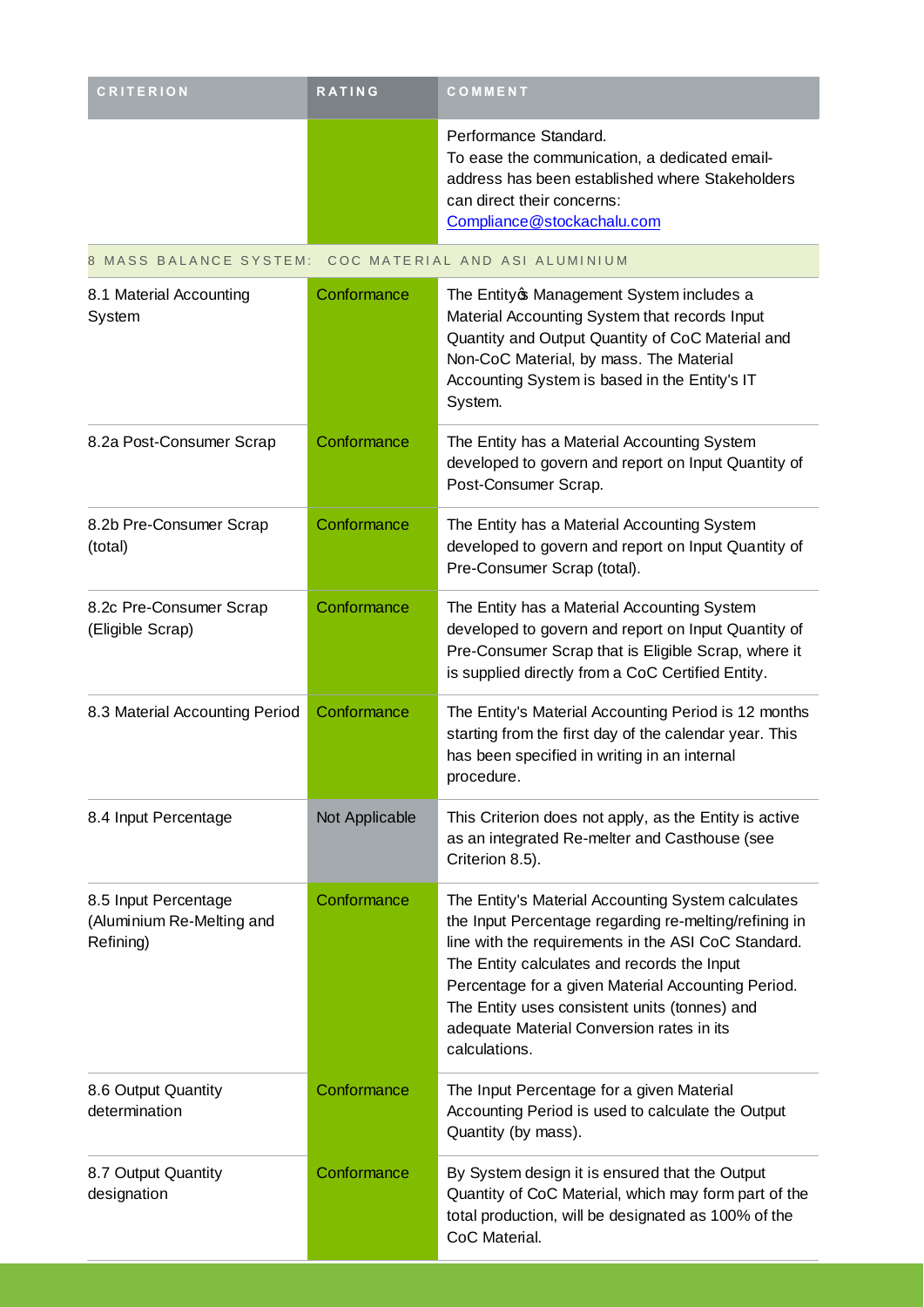| <b>CRITERION</b>                                         | <b>RATING</b>  | COMMENT                                                                                                                                                                                                                                                                                                                                                                                                        |
|----------------------------------------------------------|----------------|----------------------------------------------------------------------------------------------------------------------------------------------------------------------------------------------------------------------------------------------------------------------------------------------------------------------------------------------------------------------------------------------------------------|
| 8.8 Output Quantity. Pre-<br><b>Consumer Scrap</b>       | Not Applicable | This Criterion is Not applicable to the Entity, as all<br>aluminium scrap and Dross is being recycled<br>internally and does not leave the system boundary.                                                                                                                                                                                                                                                    |
| 8.9 Outputs not exceed inputs                            | Conformance    | By system design it is ensured that the total output<br>of CoC Material and Eligible Scrap does not<br>proportionally exceed the Input Percentage as<br>applied to total input of CoC Material and Eligible<br>Scrap over the Material Accounting Period.                                                                                                                                                      |
| 8.10a Internal Overdraws (not<br>exceed 20%)             | Conformance    | The Entity's Material Accounting System is designed<br>to ensure that max. 20% overdraw of total Input<br>Quantity of CoC Material will happen within the<br>Material Accounting Period in case of force majeure.                                                                                                                                                                                              |
| 8.10b Internal Overdraws (not<br>exceed affected amount) | Conformance    | The Entity's Material Accounting System is designed<br>to ensure that the Internal Overdraw will not exceed<br>the amount of CoC Material affected by the force<br>majeure situation.                                                                                                                                                                                                                          |
| 8.10c Internal Overdraws<br>(period to make up)          | Conformance    | The Entity's Material Accounting System is designed<br>to ensure that the Internal Overdraw will be made up<br>within the subsequent Material Accounting Period.                                                                                                                                                                                                                                               |
| 8.11a Positive Balance (carry<br>over)                   | Conformance    | The Entity's Material Accounting System is designed<br>to ensure that any carry overs of a Positive Balance<br>are clearly identified.                                                                                                                                                                                                                                                                         |
| 8.11b Positive Balance<br>(expiry)                       | Conformance    | The Entity's Material Accounting System is designed<br>to ensure that any Positive Balance of output CoC<br>Material at the end of the Material Accounting Period<br>will be carried over to the subsequent period and<br>that such carry over will expire at the end of that<br>period if not drawn down.                                                                                                     |
| 9 ISSUING COC DOCUMENTS                                  |                |                                                                                                                                                                                                                                                                                                                                                                                                                |
| 9.1 Shipments and transfers                              | Conformance    | The Entity ensures that a CoC Document<br>accompanies each shipment or transfer of CoC<br>Material dispatched to other CoC Certified Entities<br>as evidenced by a review of the Entity's ASI Chain of<br>Custody related Procedures, review of draft CoC<br>Documents and interviews with personnel. The<br>Entity will include CoC information in the<br>accompanying invoice to the CoC Certified Entities. |
| 9.2a Date of issue                                       | Conformance    | The Entity ensures that a CoC Document<br>accompanies each shipment or transfer of CoC<br>Material dispatched to other CoC Certified Entities.<br>The Entity has integrated CoC information in the<br>accompanying CoC Document (delivery note),<br>including date of issue.                                                                                                                                   |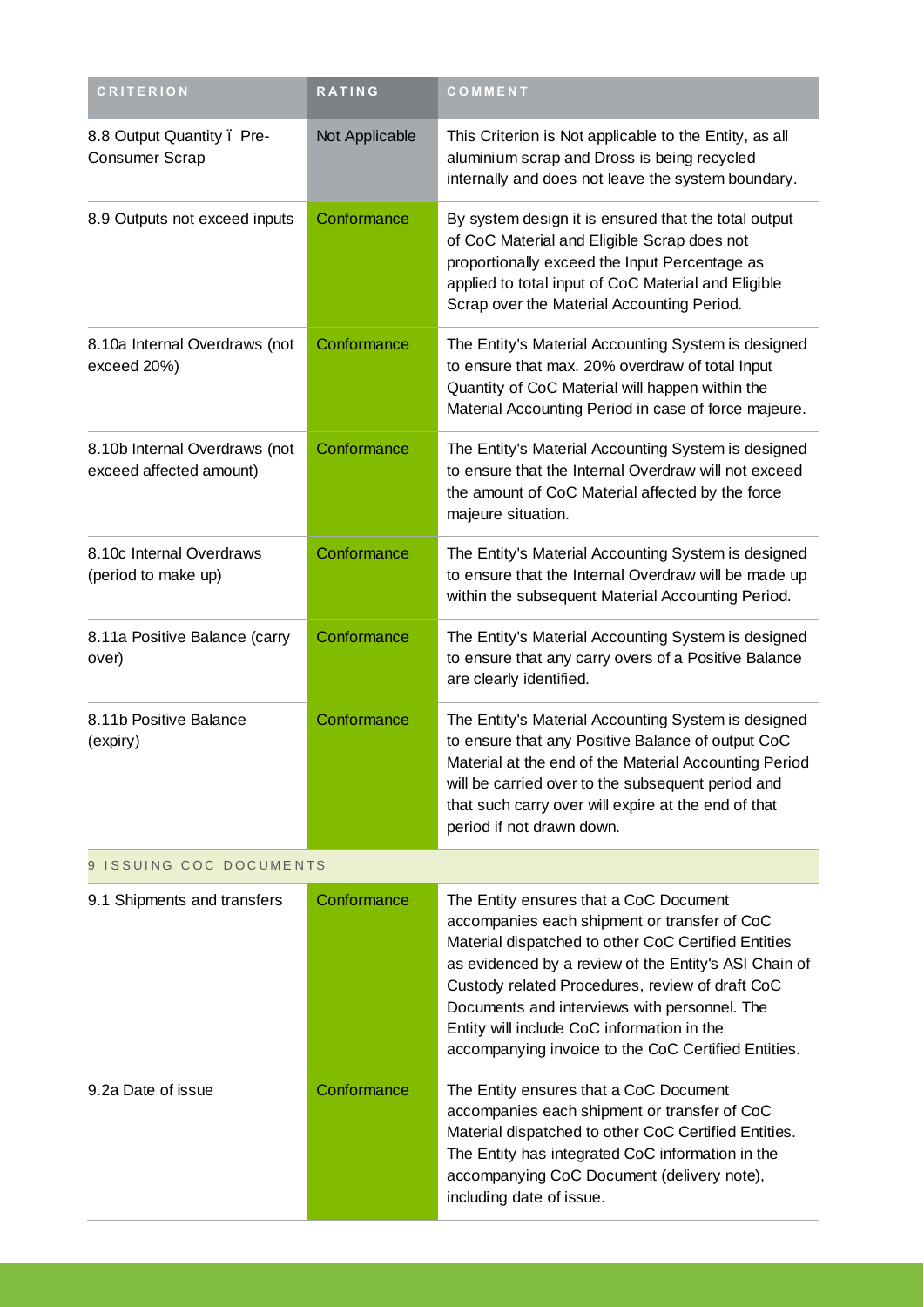| <b>CRITERION</b>           | <b>RATING</b> | COMMENT                                                                                                                                                                                                                                                                                                                                                                                                             |
|----------------------------|---------------|---------------------------------------------------------------------------------------------------------------------------------------------------------------------------------------------------------------------------------------------------------------------------------------------------------------------------------------------------------------------------------------------------------------------|
| 9.2b Reference number      | Conformance   | The Entity ensures that a CoC Document<br>accompanies each shipment or transfer of CoC<br>Material dispatched to other CoC Certified Entities.<br>The Entity has integrated CoC information in the<br>accompanying CoC Document (delivery note),<br>including reference number.                                                                                                                                     |
| 9.2c Issuing Entity        | Conformance   | The Entity ensures that a CoC Document<br>accompanies each shipment or transfer of CoC<br>Material dispatched to other CoC Certified Entities.<br>The Entity has integrated CoC information in the<br>accompanying CoC Document (delivery note),<br>including the identity, address and CoC Certification<br>Number.                                                                                                |
| 9.2d Receiving customer    | Conformance   | The Entity ensures that a CoC Document<br>accompanies each shipment or transfer of CoC<br>Material dispatched to other CoC Certified Entities.<br>The Entity has integrated CoC information in the<br>accompanying CoC Document (delivery note),<br>including the identity and address of the customer<br>receiving the CoC Material, and if it is another CoC<br>Certified Entity, their CoC Certification Number. |
| 9.2e Responsible employee  | Conformance   | The Entity ensures that a CoC Document<br>accompanies each shipment or transfer of CoC<br>Material dispatched to other CoC Certified Entities.<br>The Entity has integrated CoC information in the<br>accompanying CoC Document (delivery note),<br>including the name of the responsible employee.                                                                                                                 |
| 9.2f Conformance statement | Conformance   | The Entity ensures that a CoC Document<br>accompanies each shipment or transfer of CoC<br>Material dispatched to other CoC Certified Entities.<br>The Entity has integrated CoC information in the<br>accompanying CoC Document (delivery note),<br>including a statement confirming that %The<br>information provided in the CoC Document is in<br>Conformance with the ASI CoC Standard.+                         |
| 9.2g Type of CoC Material  | Conformance   | The Entity ensures that a CoC Document<br>accompanies each shipment or transfer of CoC<br>Material dispatched to other CoC Certified Entities.<br>The Entity has integrated CoC information in the<br>accompanying CoC Document (delivery note),<br>including the type of CoC Material in the shipment.                                                                                                             |
| 9.2h Mass of CoC Material  | Conformance   | The Entity ensures that a CoC Document<br>accompanies each shipment or transfer of CoC<br>Material dispatched to other CoC Certified Entities.<br>The Entity has integrated CoC information in the<br>accompanying CoC Document (delivery note),<br>including the mass of CoC Material in the shipment.                                                                                                             |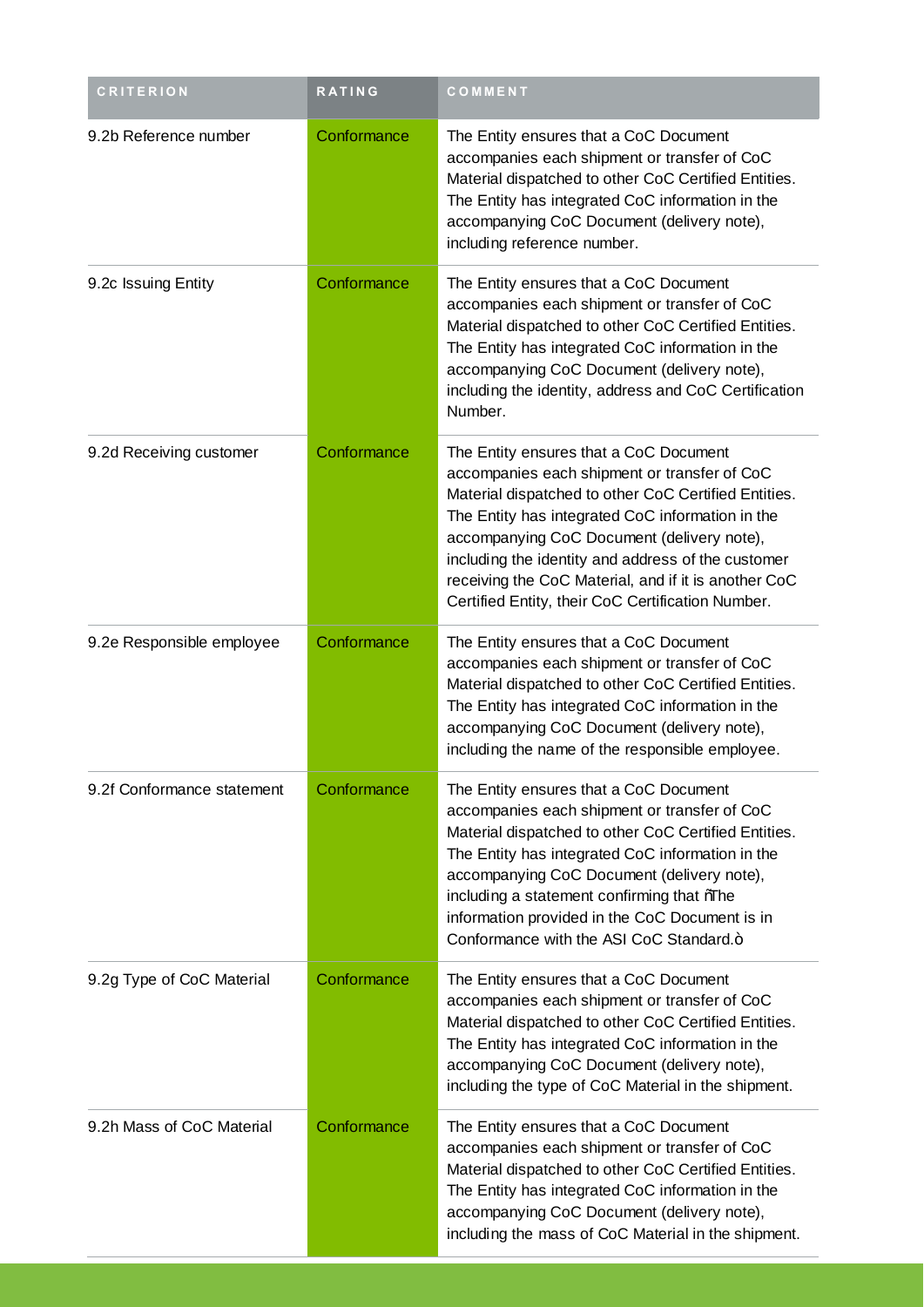| <b>CRITERION</b>                                       | RATING         | COMMENT                                                                                                                                                                                                                                                                                                                                                                            |
|--------------------------------------------------------|----------------|------------------------------------------------------------------------------------------------------------------------------------------------------------------------------------------------------------------------------------------------------------------------------------------------------------------------------------------------------------------------------------|
| 9.2i Mass of total material                            | Conformance    | The Entity ensures that a CoC Document<br>accompanies each shipment or transfer of CoC<br>Material dispatched to other CoC Certified Entities.<br>The Entity has integrated CoC information in the<br>accompanying CoC Document (delivery note),<br>including the mass of total Material in the shipment.                                                                          |
| 9.3a Sustainability Data<br>(optional)                 | Conformance    | The Entity has established a method to calculate its<br>GHG emissions (Scopes 1 and 2). The applied<br>method is specific to stationary combustion and is<br>publicly available<br>(https://ghgprotocol.org/calculation-<br>tools#cross_sector_tools_id).<br>The Entity has integrated CoC information in the<br>accompanying CoC Document (delivery note),<br>including GHG data. |
| 9.3b Sustainability Data<br>(passing on)               | Not Applicable | This Criterion is not applicable, as the Entity is not<br>engaged in Post-Casthouse activities.                                                                                                                                                                                                                                                                                    |
| 9.3c Post-Casthouse ASI<br><b>Certification status</b> | Not Applicable | This Criterion is not applicable, as the Entity is not<br>engaged in Post-Casthouse activities.                                                                                                                                                                                                                                                                                    |
| 9.4 Supplementary<br>Information (optional)            | Not Applicable | This Criterion is not applicable, as the Entity does<br>not intend to disclose Supplementary Information on<br>CoC Documents.                                                                                                                                                                                                                                                      |
| 9.5 Response to verification<br>requests               | Conformance    | The commercial team is responsible for handling the<br>CoC requests from customers. Relevant personnel is<br>aware of their duties under ASI CoC Standard. The<br>system appears to be robust to document<br>verification requests, errors, corrective actions and<br>any potential preventive measures to meet ASI<br>Chain of Custody Criteria.                                  |
| 9.6 Error management                                   | Conformance    | Error management process is integrated within<br>Entity's Quality Management System. Non-<br>conformities, root causes and Corrective Actions are<br>identified and monitored by the Entity's commercial<br>team and management.                                                                                                                                                   |
| 10 RECEIVING COC DOCUMENTS                             |                |                                                                                                                                                                                                                                                                                                                                                                                    |
| 10.1 Verify required<br>information included           | Conformance    | The Entity has implemented a procedure with<br>mandatory verification steps to review the<br>completeness of received CoC Documents as<br>required by the ASI Chain of Custody Standard. At<br>the time of the Audit, there were no examples of<br>effective implementation as the Entity has not yet<br>sourced CoC Material.                                                     |
| 10.2 Verify consistency with<br>shipments              | Conformance    | The Entity has implemented a procedure with<br>verification steps to review the consistency of                                                                                                                                                                                                                                                                                     |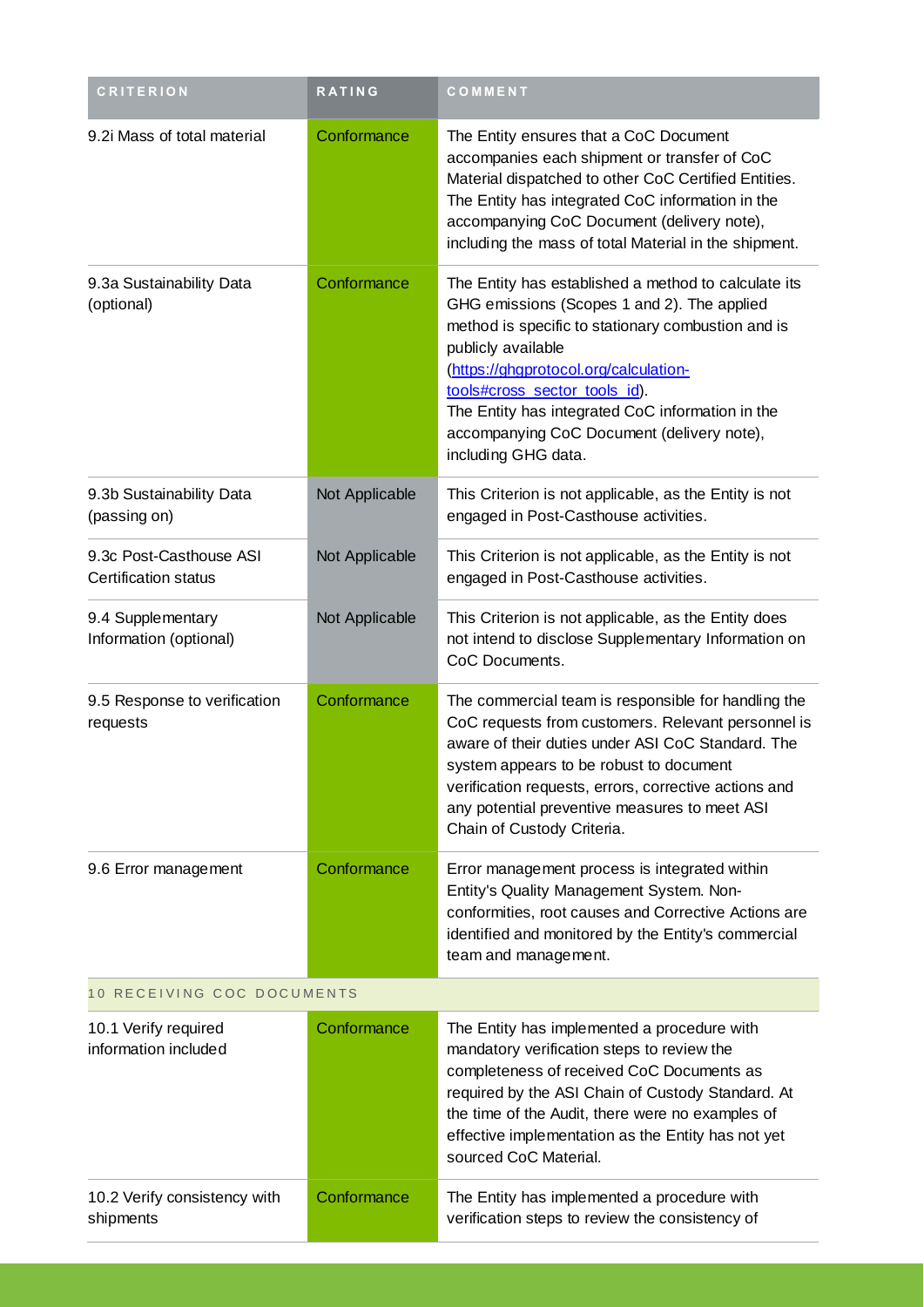| <b>CRITERION</b>                                        | <b>RATING</b>  | COMMENT                                                                                                                                                                                                                                                                |  |  |
|---------------------------------------------------------|----------------|------------------------------------------------------------------------------------------------------------------------------------------------------------------------------------------------------------------------------------------------------------------------|--|--|
|                                                         |                | received CoC Documents as required by the ASI<br>Chain of Custody Standard. At the time of the Audit,<br>there were no examples of effective implementation<br>as the Entity has not yet sourced CoC Material.                                                         |  |  |
| 10.3 Verify supplier CoC<br><b>Certification status</b> | Conformance    | The Entity's procedure "supplier evaluation"<br>specifies annual verification of the validity and scope<br>of the supplieros ASI CoC Certification.<br>Due to the recent implementation of the ASI CoC<br>Standard, suppliers have been evaluated and<br>checked once. |  |  |
| 10.4 Error management                                   | Conformance    | A system to deal with actual and potential errors is in<br>place and specified in an internal procedure.<br>As, at the time of the Audit, the Entity had not yet<br>processed ASI CoC Material, effectiveness of<br>implementation could not be verified.              |  |  |
| 11 MARKET CREDITS SYSTEM: ASI CREDITS                   |                |                                                                                                                                                                                                                                                                        |  |  |
| 11.1a Material Accounting<br>System. allocation         | Not Applicable | This Criterion is not applicable as the Entity does not<br>intend to use the Market Credit System for the time<br>being.                                                                                                                                               |  |  |
| 11.1b Link to Casthouse<br>Products                     | Not Applicable | This Criterion is not applicable as the Entity does not<br>intend to use the Market Credit System for the time<br>being.                                                                                                                                               |  |  |
| 11.1c No double counting                                | Not Applicable | This Criterion is not applicable as the Entity does not<br>intend to use the Market Credit System for the time<br>being.                                                                                                                                               |  |  |
| 11.1d No Positive Balance for<br><b>ASI Credits</b>     | Not Applicable | This Criterion is not applicable as the Entity does not<br>intend to use the Market Credit System for the time<br>being.                                                                                                                                               |  |  |
| 11.2a Date of issue                                     | Not Applicable | This Criterion is not applicable as the Entity does not<br>intend to use the Market Credit System for the time<br>being.                                                                                                                                               |  |  |
| 11.2b Reference number                                  | Not Applicable | This Criterion is not applicable as the Entity does not<br>intend to use the Market Credit System for the time<br>being.                                                                                                                                               |  |  |
| 11.2c Issuing Entity                                    | Not Applicable | This Criterion is not applicable as the Entity does not<br>intend to use the Market Credit System for the time<br>being.                                                                                                                                               |  |  |
| 11.2d Receiving Entity                                  | Not Applicable | This Criterion is not applicable as the Entity does not<br>intend to use the Market Credit System for the time<br>being.                                                                                                                                               |  |  |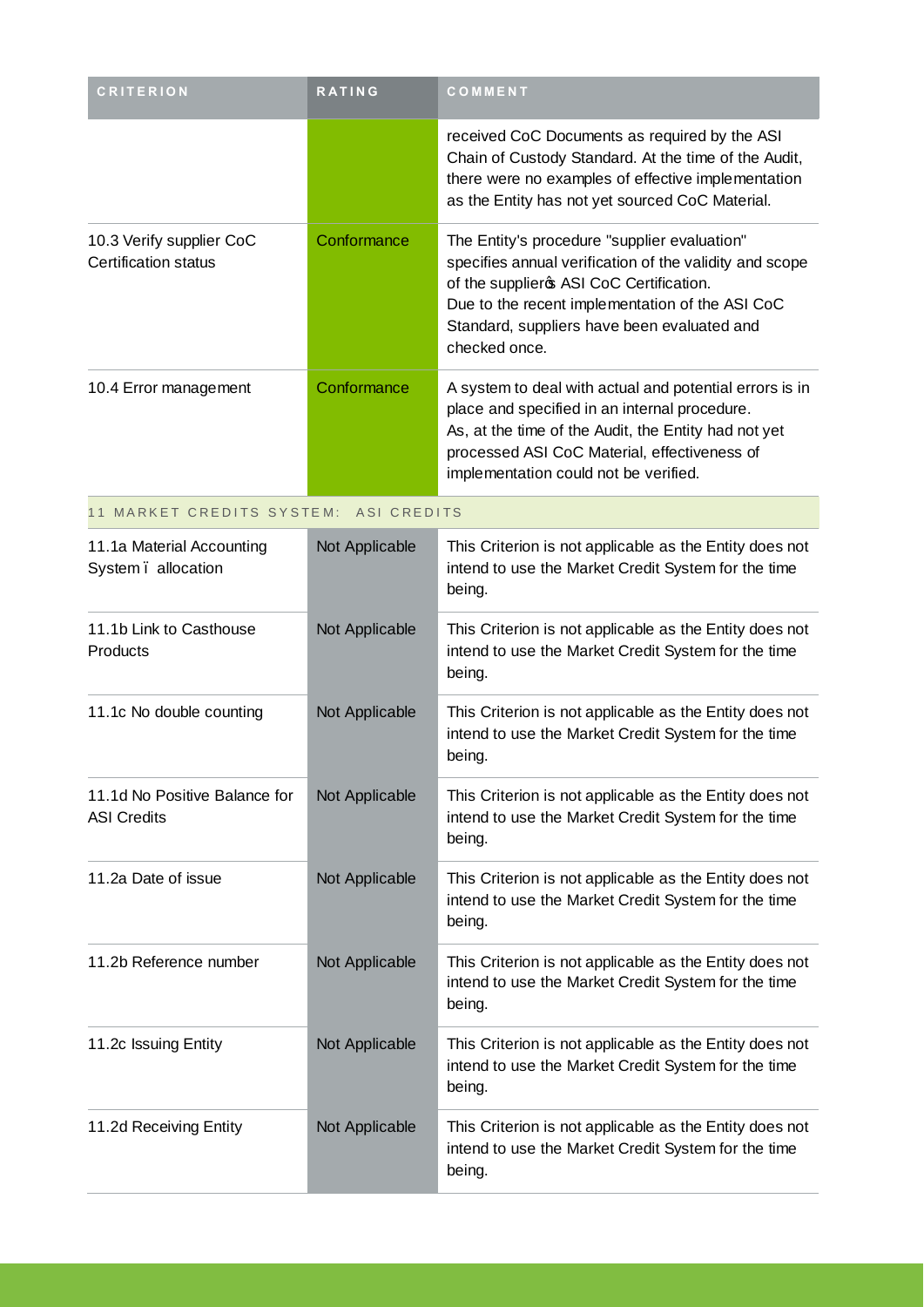| <b>CRITERION</b>                                          | <b>RATING</b>  | COMMENT                                                                                                                                                                                                                                                                                  |  |  |
|-----------------------------------------------------------|----------------|------------------------------------------------------------------------------------------------------------------------------------------------------------------------------------------------------------------------------------------------------------------------------------------|--|--|
| 11.2e Conformance statement                               | Not Applicable | This Criterion is not applicable as the Entity does not<br>intend to use the Market Credit System for the time<br>being.                                                                                                                                                                 |  |  |
| 11.2f ASI Credits statement                               | Not Applicable | This Criterion is not applicable as the Entity does not<br>intend to use the Market Credit System for the time<br>being.                                                                                                                                                                 |  |  |
| 11.2g Quantity                                            | Not Applicable | This Criterion is not applicable as the Entity does not<br>intend to use the Market Credit System for the time<br>being.                                                                                                                                                                 |  |  |
| 11.3a CoC Certification Scope<br>. purchasing ASI Credits | Not Applicable | This Criterion is not applicable as the Entity has no<br>Post-Casthouse activities.                                                                                                                                                                                                      |  |  |
| 11.3b Material Accounting<br>System. purchasing           | Not Applicable | This Criterion is not applicable as the Entity has no<br>Post-Casthouse activities.                                                                                                                                                                                                      |  |  |
| 11.3c Expiry                                              | Not Applicable | This Criterion is not applicable as the Entity has no<br>Post-Casthouse activities.                                                                                                                                                                                                      |  |  |
| 11.3d No re-trading                                       | Not Applicable | This Criterion is not applicable as the Entity has no<br>Post-Casthouse activities.                                                                                                                                                                                                      |  |  |
| 11.3e No allocation to physical<br>products               | Not Applicable | This Criterion is not applicable as the Entity has no<br>Post-Casthouse activities.                                                                                                                                                                                                      |  |  |
| 11.3f Verify supplier CoC<br><b>Certification status</b>  | Not Applicable | This Criterion is not applicable as the Entity has no<br>Post-Casthouse activities.                                                                                                                                                                                                      |  |  |
| 11.3g Five years maximum for<br>ASI Credits purchasing    | Not Applicable | This Criterion is not applicable as the Entity has no<br>Post-Casthouse activities.                                                                                                                                                                                                      |  |  |
| 12 CLAIMS AND COMMUNICATIONS                              |                |                                                                                                                                                                                                                                                                                          |  |  |
| 12.1a ASI Claims Guide                                    | Conformance    | The Entity's internal procedure ensures that any<br>external communication is consistent with the ASI<br>Claim Guide. Any external communication is<br>controlled by the commercial team and/or<br>management.                                                                           |  |  |
| 12.1b Verifiable evidence                                 | Conformance    | The Entity has established an internal procedure to<br>ensure any external communication is consistent<br>with the ASI Claim Guide and only verifiable claims<br>are made.<br>At the time of the Audit, the Entity did not yet make<br>claims and/or representations about CoC Material. |  |  |
| 12.1c Employee training                                   | Conformance    | The Entity has established an internal procedure and<br>conducted trainings to ensure any external<br>communication is consistent with the ASI Claim<br>Guide.                                                                                                                           |  |  |